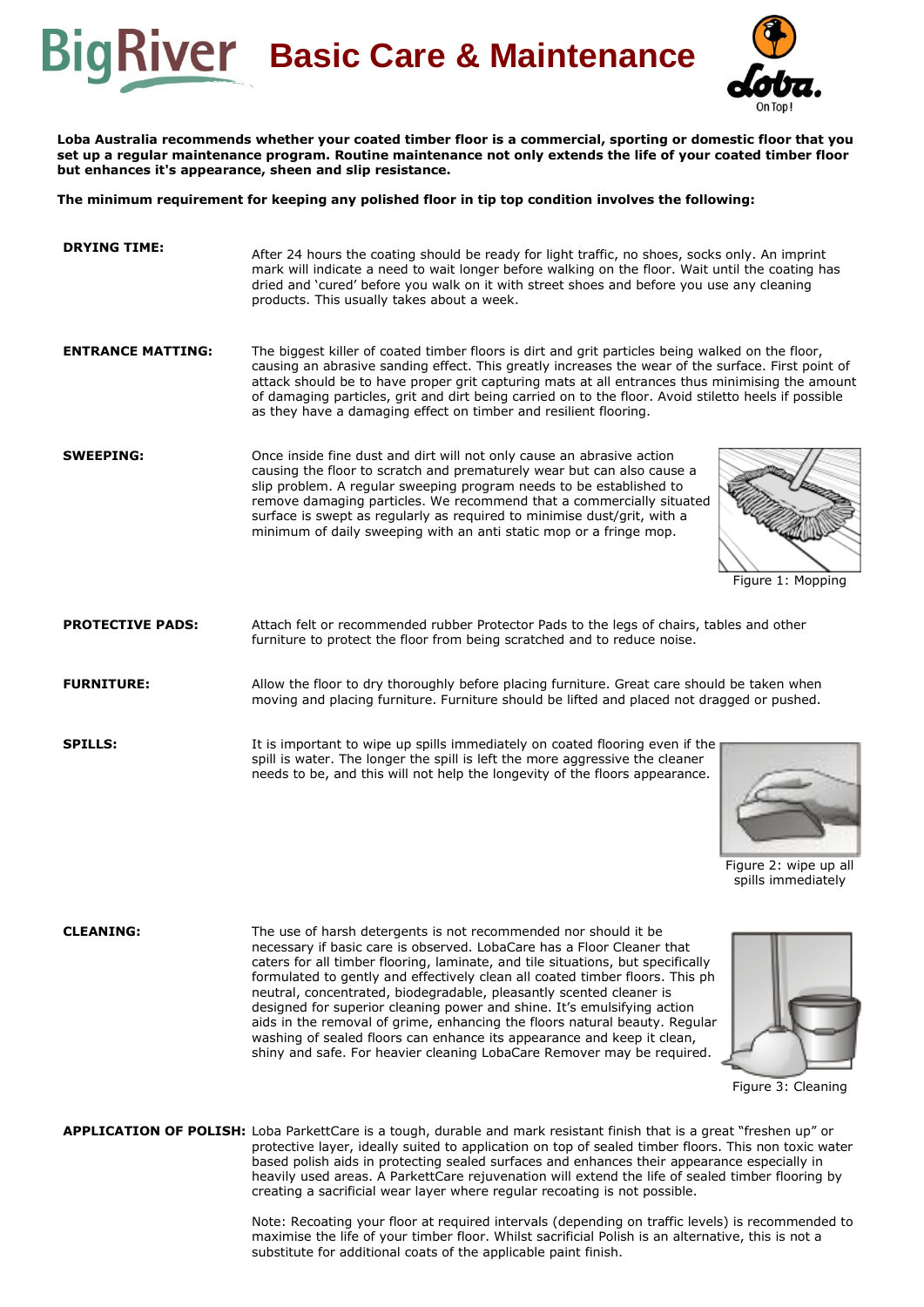

**Sweeping:** It is recommended in all retail environments that sweeping be carried out on a daily basis, and should ideally be carried out in the morning so that the presence of potentially damaging grit is reduced before the days trading.

**Mopping:** Should be carried out as required (normally weekly) using as minimal an amount of water as is possible with the recommended dilution of LobaCare Floor Clean. Small spills etc should be wiped up immediately, with only localised cleaning required.

**Rejuvenating:** Heavy commercial traffic areas always provide a challenge for polished timber floors, therefore it is important to plan for it in advance. Loba ParkettCare provides a "sacrificial" wear layer that will refresh the floors polished appearance as well as provide a coating that will take the wear and tear of daily traffic whilst the primary coating remains intact. This means that the floor retains its decorative value for far longer and heavier maintenance activity is required less often, and best of all its ready to use in under an hour.

 **1 2 3**



**The LobaTool Applicator**

It is recommended that the Rejuvenation process is initiated as required, but it is expected that every two months will be sufficient for the average store (busier stores may require increased attention). Every 12 months (or after 6 LobaParkettCare applications) the floor should be stripped with LobaCare Remover and the rejuvenation cycle can be restarted.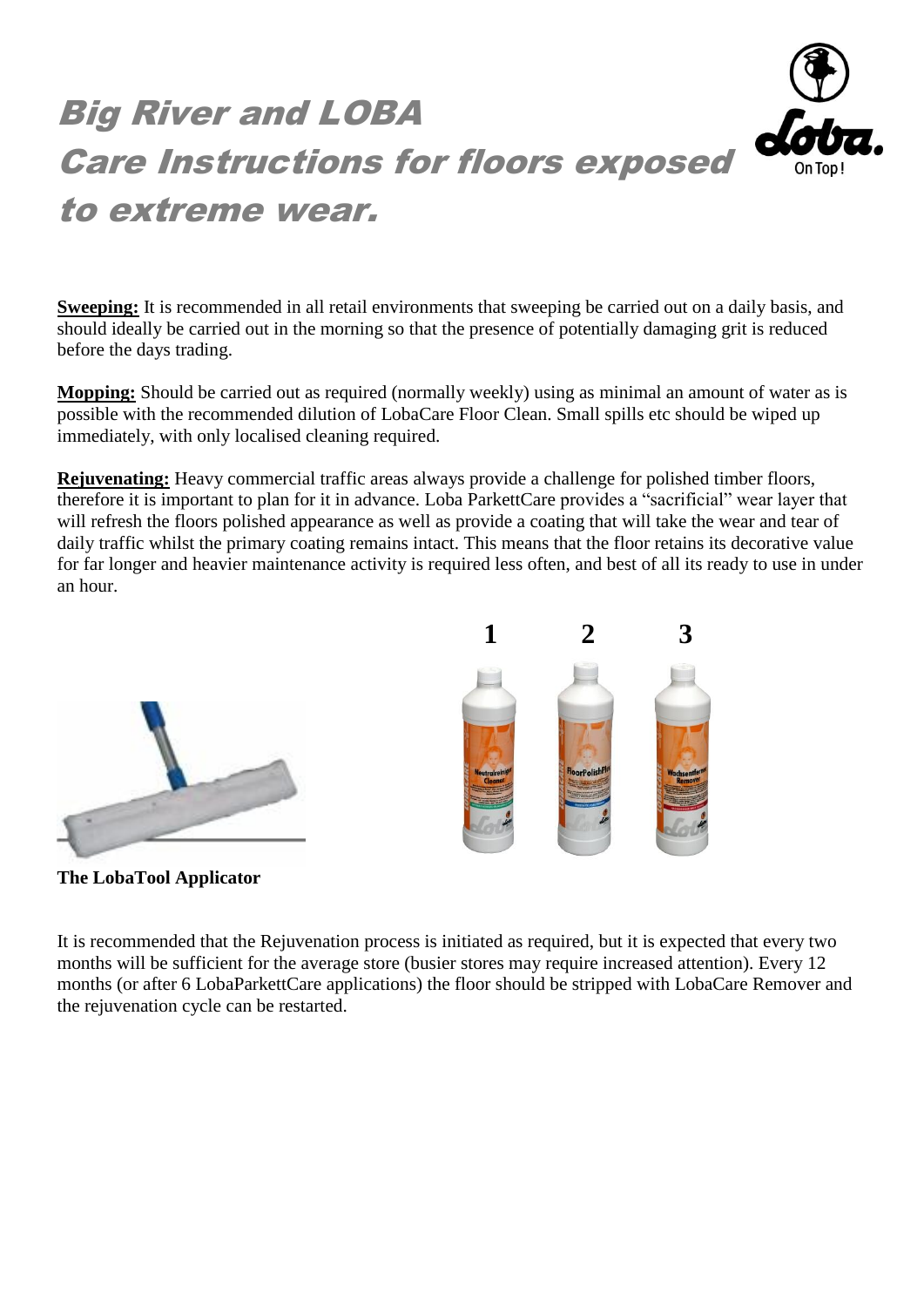

# Treffert and LOBA Care Instructions for floors exposed to extreme wear.

The following care, cleaning and maintenance cycle should help to keep the floor as new as possible. Any other products might not be compatible to the Treffert UV Coating. Most of today's care products have no adhesion to modern anti-scratch UV coatings. Treffert provide the coating for Big River Timber floors and only recommending LOBA care and cleaning products and Loba LOBADUR® water based coatings for the renovation of timber floors pre-finished with Treffert UV Coatings.

## **Basic Cleaning:**

Clean the floor with water and LOBA® Cleaner  $(50 - 100$  ml into 10 L of water) after installation. Floor has to be free of dust, grease, dirt etc.

## **First Care: (for newly installed floors)**

Apply LOBA® ParkettCare, undiluted as primary care, apply using the LOBATOOL Care Applicator (Wischwiesel).

LOBA® ParkettCare Consumption rate: 1 L/50 m2 Dry time: 30 Minutes.



## **The Lobatool Applicator**

#### *For previously installed unpolished floors*

A basic cleaning with LOBA® Remover and a single disc machine with a green pad will clean the floor thoroughly and improve the adhesion of LOBA® ParkettCare.

## **Cleaning after polishing:**

LOBA® Cleaner diluted in water Consumption: 100 – 200 ml/100 sqm

If the floor is very dirty it can be cleaned using LOBA® Remover (diluted 1:10 with water) and if necessary spot treated with a green pad (by hand) to remove remaining dirt deposits. This will improve the outcome of the maintenance procedures.